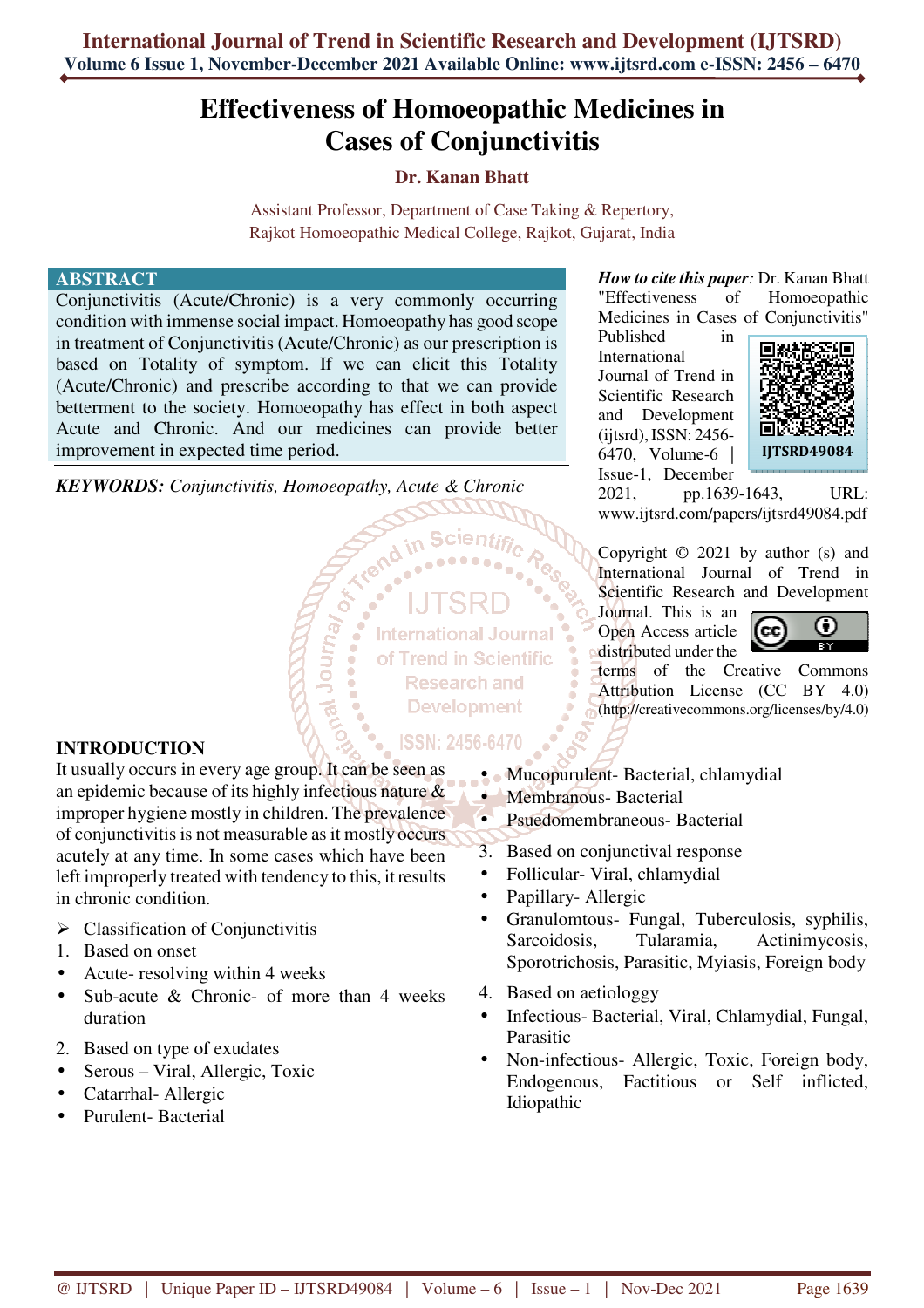International Journal of Trend in Scientific Research and Development @ www.ijtsrd.com eISSN: 2456-6470



# **MATERIAL AND METHODOLOGY**

- A. MATERIALS
- 1. Source Of Data: The study was under taken at Ahmedabad Homoeopathic Medical College, Ahmedabad
- 2. No. Of Cases: Total 30 cases.
- 3. Duration of Study: 1 yr.
- B. METHOD OF COLLECTION OF DATA:
- > CASE SELECTION: 30 cases of linternational Journal

Conjunctivitis were selected on the basis of inclusion & exclusion criteria by random sampling method.

- $\triangleright$  INCLUSION CRITERIA :-
- $\triangleright$  Both sexes and all age groups were considered. **elopment**
- $\triangleright$  All socio-economical classes were taken for study.
- $\triangleright$  Patients, not falling under exclusion criteria were included in the study.
- $\triangleright$  EXCLUSION CRITERIA:-
- $\triangleright$  Accidental cases.
- $\triangleright$  Cases needing surgical intervention were excluded.
- $\triangleright$  Emergency cases.
- $\triangleright$  Unconscious patients.

### **OBSERVATION**



## **Figure 1: Distribution of cases according to Age & Sex**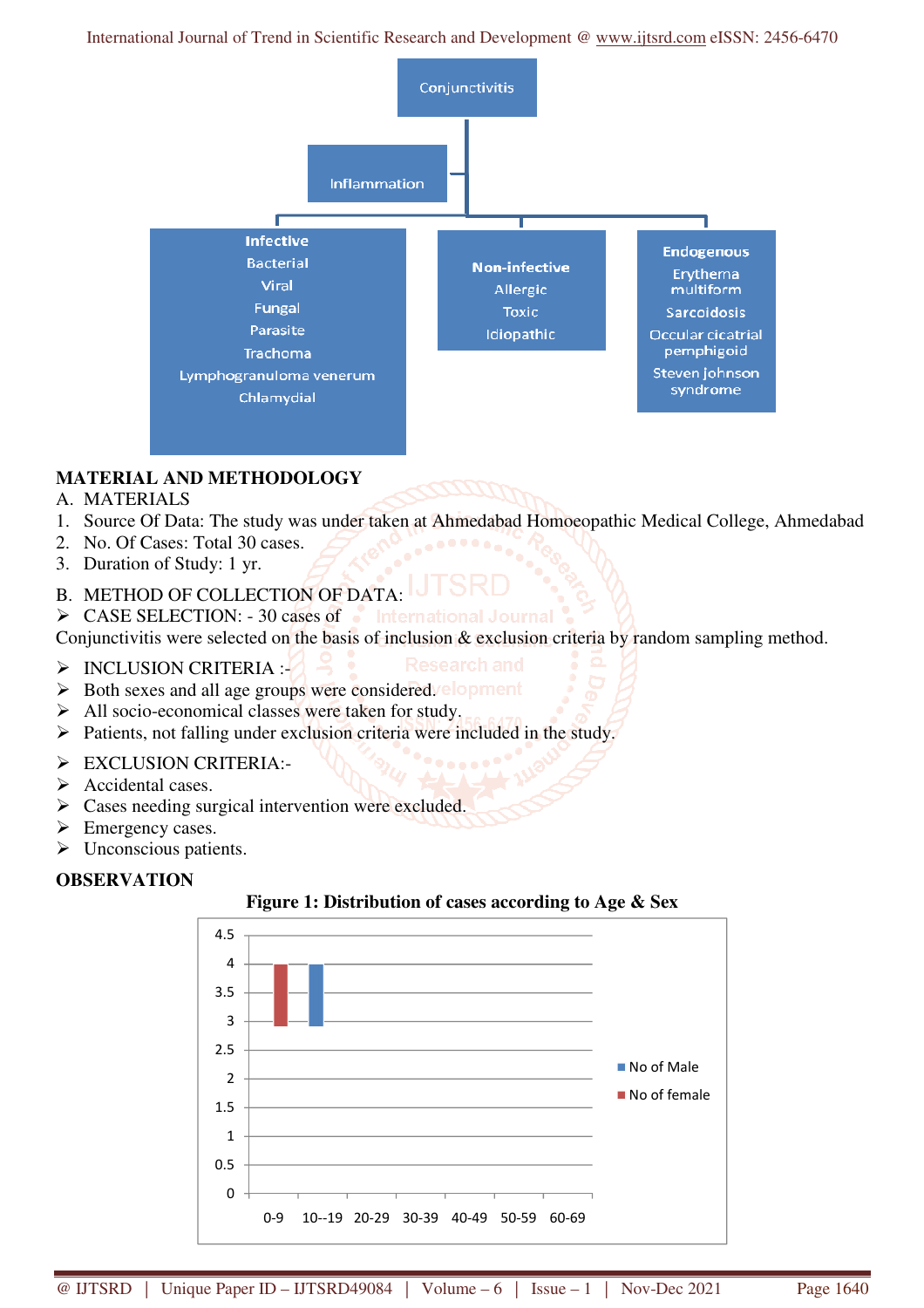

**Figure 2: Distribution of cases according to Clinical presentation** 





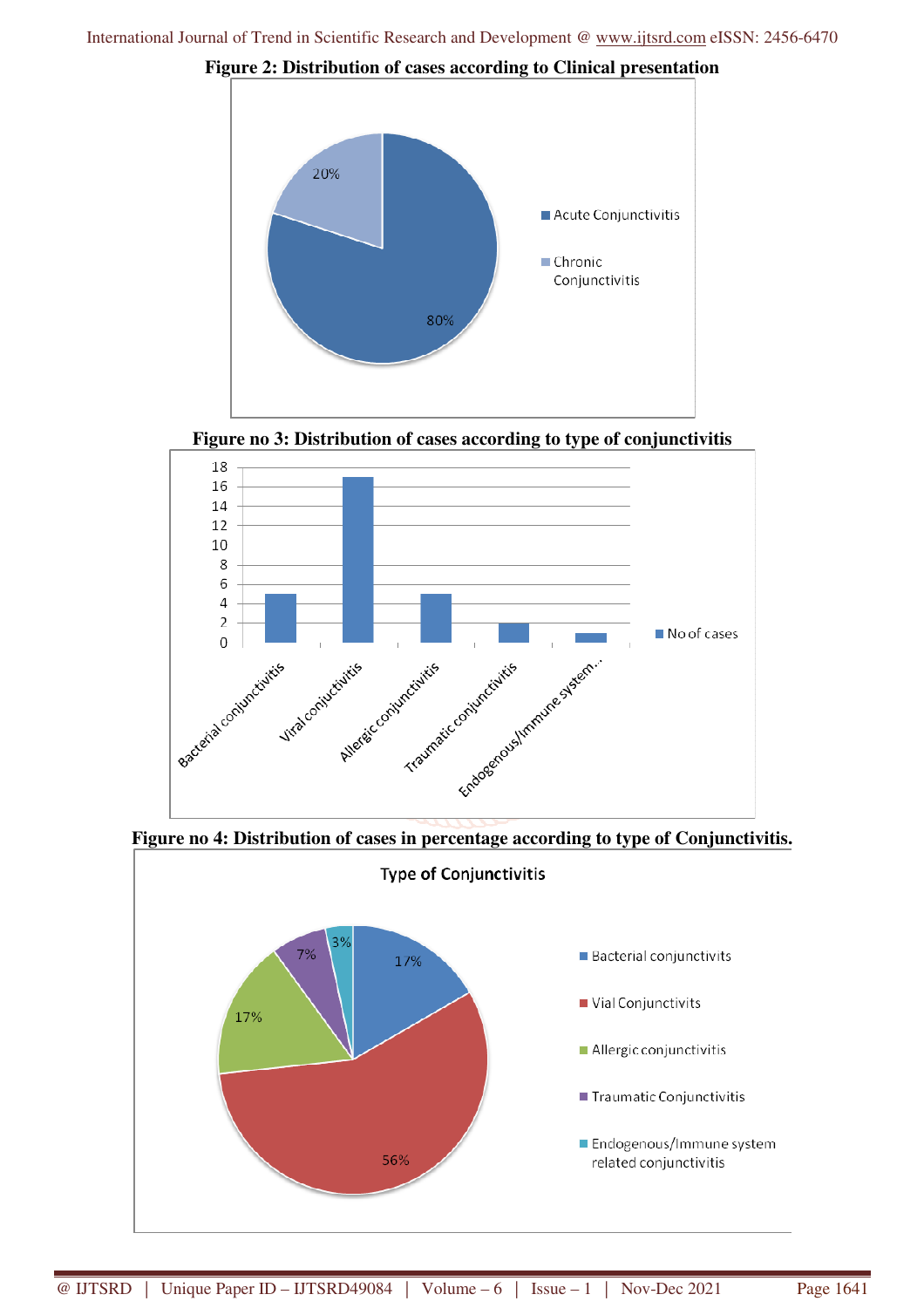

**Figure no 5: Number of cases treated by various medicines** 

**Figure no 6: Improvement in cases according to Effectiveness of medicines** 



**Figure no 7: Effectiveness of Homoeopathic medicines in Conjunctivitis**